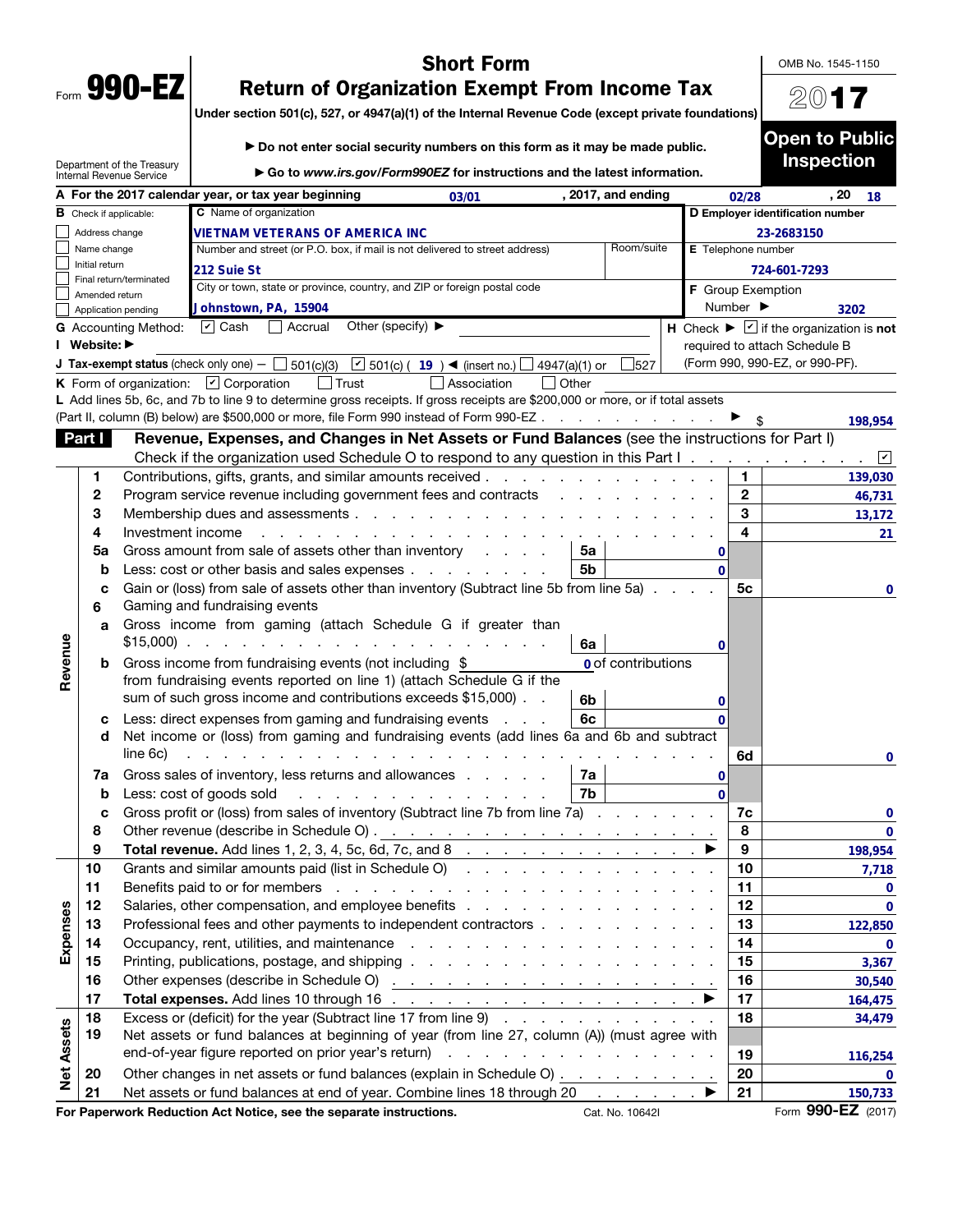| Part II          | Form 990-EZ (2017)<br><b>Balance Sheets</b> (see the instructions for Part II)                                                                                                     |                                                                                       |                                                                   |                                                                                                  |             | Page 2                                               |
|------------------|------------------------------------------------------------------------------------------------------------------------------------------------------------------------------------|---------------------------------------------------------------------------------------|-------------------------------------------------------------------|--------------------------------------------------------------------------------------------------|-------------|------------------------------------------------------|
|                  | Check if the organization used Schedule O to respond to any question in this Part II                                                                                               |                                                                                       |                                                                   |                                                                                                  |             |                                                      |
|                  |                                                                                                                                                                                    |                                                                                       |                                                                   | (A) Beginning of year                                                                            |             | (B) End of year                                      |
| 22               | Cash, savings, and investments                                                                                                                                                     |                                                                                       |                                                                   | $116,254$ 22                                                                                     |             | 150,733                                              |
| 23               | Land and buildings. $\ldots$ $\ldots$ $\ldots$ $\ldots$ $\ldots$ $\ldots$                                                                                                          |                                                                                       |                                                                   |                                                                                                  | 0 23        | $\Omega$                                             |
| 24               |                                                                                                                                                                                    |                                                                                       |                                                                   |                                                                                                  | 0 24        | $\bf{0}$                                             |
| 25               | Total assets                                                                                                                                                                       |                                                                                       |                                                                   | 116,254 25                                                                                       |             | 150,733                                              |
| 26               | <b>Total liabilities</b> (describe in Schedule O) $\cdots$ $\cdots$ $\cdots$ $\cdots$ $\cdots$ $\cdots$                                                                            |                                                                                       |                                                                   |                                                                                                  | 0 26        | 0                                                    |
| 27               | Net assets or fund balances (line 27 of column (B) must agree with line 21)                                                                                                        |                                                                                       |                                                                   | $116,254$ 27                                                                                     |             | 150,733                                              |
| Part III         | Statement of Program Service Accomplishments (see the instructions for Part III)                                                                                                   |                                                                                       |                                                                   |                                                                                                  |             |                                                      |
|                  | Check if the organization used Schedule O to respond to any question in this Part III                                                                                              |                                                                                       |                                                                   |                                                                                                  |             | <b>Expenses</b>                                      |
|                  | What is the organization's primary exempt purpose?                                                                                                                                 | See Schedule O, Statement 1                                                           |                                                                   |                                                                                                  |             | (Required for section<br>$501(c)(3)$ and $501(c)(4)$ |
|                  | Describe the organization's program service accomplishments for each of its three largest program services,                                                                        |                                                                                       |                                                                   |                                                                                                  |             | organizations; optional for                          |
|                  | as measured by expenses. In a clear and concise manner, describe the services provided, the number of<br>persons benefited, and other relevant information for each program title. |                                                                                       |                                                                   |                                                                                                  |             | others.)                                             |
| 28               | Provided leadership training on PTSD, Toxic Exposure, Agent Orange and other health issues related to                                                                              |                                                                                       |                                                                   |                                                                                                  |             |                                                      |
|                  | Veterans. In addition we provided funds for homeless veteran shelters, Veterans in Service Homes, and                                                                              |                                                                                       |                                                                   |                                                                                                  |             |                                                      |
|                  | (Continued on Schedule O, Statement 2)                                                                                                                                             |                                                                                       |                                                                   |                                                                                                  |             |                                                      |
|                  | (Grants \$<br>6,350) If this amount includes foreign grants, check here                                                                                                            |                                                                                       |                                                                   |                                                                                                  | <b>28a</b>  | 15,000                                               |
| 29               |                                                                                                                                                                                    |                                                                                       |                                                                   |                                                                                                  |             |                                                      |
|                  |                                                                                                                                                                                    |                                                                                       |                                                                   |                                                                                                  |             |                                                      |
|                  |                                                                                                                                                                                    |                                                                                       |                                                                   |                                                                                                  |             |                                                      |
|                  | (Grants \$                                                                                                                                                                         | ) If this amount includes foreign grants, check here                                  |                                                                   |                                                                                                  | 29a         |                                                      |
| 30               |                                                                                                                                                                                    |                                                                                       |                                                                   |                                                                                                  |             |                                                      |
|                  |                                                                                                                                                                                    |                                                                                       |                                                                   |                                                                                                  |             |                                                      |
|                  |                                                                                                                                                                                    |                                                                                       |                                                                   |                                                                                                  |             |                                                      |
|                  | (Grants \$                                                                                                                                                                         | ) If this amount includes foreign grants, check here $\ldots$ . $\blacktriangleright$ |                                                                   |                                                                                                  | <b>30a</b>  |                                                      |
|                  |                                                                                                                                                                                    |                                                                                       |                                                                   |                                                                                                  |             |                                                      |
|                  | (Grants \$<br>32 Total program service expenses (add lines 28a through 31a)                                                                                                        | 0) If this amount includes foreign grants, check here                                 |                                                                   |                                                                                                  | 31a<br>32   | 0                                                    |
| Part IV          | List of Officers, Directors, Trustees, and Key Employees (list each one even if not compensated-see the instructions for Part IV)                                                  |                                                                                       |                                                                   |                                                                                                  |             | 15,000                                               |
|                  | Check if the organization used Schedule O to respond to any question in this Part IV                                                                                               |                                                                                       |                                                                   |                                                                                                  |             |                                                      |
|                  |                                                                                                                                                                                    |                                                                                       | (c) Reportable                                                    | (d) Health benefits,                                                                             |             |                                                      |
|                  | (a) Name and title                                                                                                                                                                 | (b) Average<br>hours per week<br>devoted to position                                  | compensation<br>(Forms W-2/1099-MISC)<br>(if not paid, enter -0-) | contributions to employee (e) Estimated amount of<br>benefit plans, and<br>deferred compensation |             | other compensation                                   |
|                  | <b>Thomas Haberkorn</b>                                                                                                                                                            | 30                                                                                    | 0                                                                 |                                                                                                  | $\mathbf 0$ | $\mathbf 0$                                          |
|                  | <b>President</b>                                                                                                                                                                   |                                                                                       |                                                                   |                                                                                                  |             |                                                      |
|                  | <b>Larry Googins</b>                                                                                                                                                               | 15                                                                                    | 0                                                                 |                                                                                                  | $\Omega$    | 0                                                    |
|                  | <b>Executive VP</b>                                                                                                                                                                |                                                                                       |                                                                   |                                                                                                  |             |                                                      |
|                  | <b>Timoty Susengill</b>                                                                                                                                                            | 25                                                                                    | 0                                                                 |                                                                                                  | $\Omega$    | 0                                                    |
| 1st VP           |                                                                                                                                                                                    |                                                                                       |                                                                   |                                                                                                  |             |                                                      |
|                  | <b>Barry Willever</b>                                                                                                                                                              | 10                                                                                    | 0                                                                 |                                                                                                  | 0           | 0                                                    |
| 2nd VP           |                                                                                                                                                                                    |                                                                                       |                                                                   |                                                                                                  |             |                                                      |
|                  | <b>Warren Kimell</b>                                                                                                                                                               | 10                                                                                    | 0                                                                 |                                                                                                  | 0           | 0                                                    |
| 3rd VP           |                                                                                                                                                                                    |                                                                                       |                                                                   |                                                                                                  |             |                                                      |
|                  | <b>Lee Corfield</b>                                                                                                                                                                | 20                                                                                    | 0                                                                 |                                                                                                  | 0           | 0                                                    |
| <b>Secretary</b> |                                                                                                                                                                                    |                                                                                       |                                                                   |                                                                                                  |             |                                                      |
|                  | <b>Jacob Barsottini</b>                                                                                                                                                            | 30                                                                                    | 0                                                                 |                                                                                                  | 0           | 0                                                    |
|                  | <b>Treasurer</b>                                                                                                                                                                   |                                                                                       |                                                                   |                                                                                                  |             |                                                      |
| <b>Tom</b>       |                                                                                                                                                                                    | 35                                                                                    | 0                                                                 |                                                                                                  | 0           | 0                                                    |
|                  | <b>President</b>                                                                                                                                                                   |                                                                                       |                                                                   |                                                                                                  |             |                                                      |
| Larry            |                                                                                                                                                                                    | 15                                                                                    | 0                                                                 |                                                                                                  | 0           | 0                                                    |
|                  | <b>Executive VP</b>                                                                                                                                                                |                                                                                       |                                                                   |                                                                                                  |             |                                                      |
| <b>Tim</b>       |                                                                                                                                                                                    | 10                                                                                    | 0                                                                 |                                                                                                  | 0           | 0                                                    |
|                  | <b>1st Vice Pres</b>                                                                                                                                                               |                                                                                       |                                                                   |                                                                                                  |             |                                                      |
| <b>Barry</b>     |                                                                                                                                                                                    | 5                                                                                     | 0                                                                 |                                                                                                  | $\Omega$    | 0                                                    |
|                  | 2nd Vice Pres<br>(Continued on Schedule O, Statement 3)                                                                                                                            |                                                                                       |                                                                   |                                                                                                  |             |                                                      |
|                  |                                                                                                                                                                                    |                                                                                       |                                                                   |                                                                                                  |             |                                                      |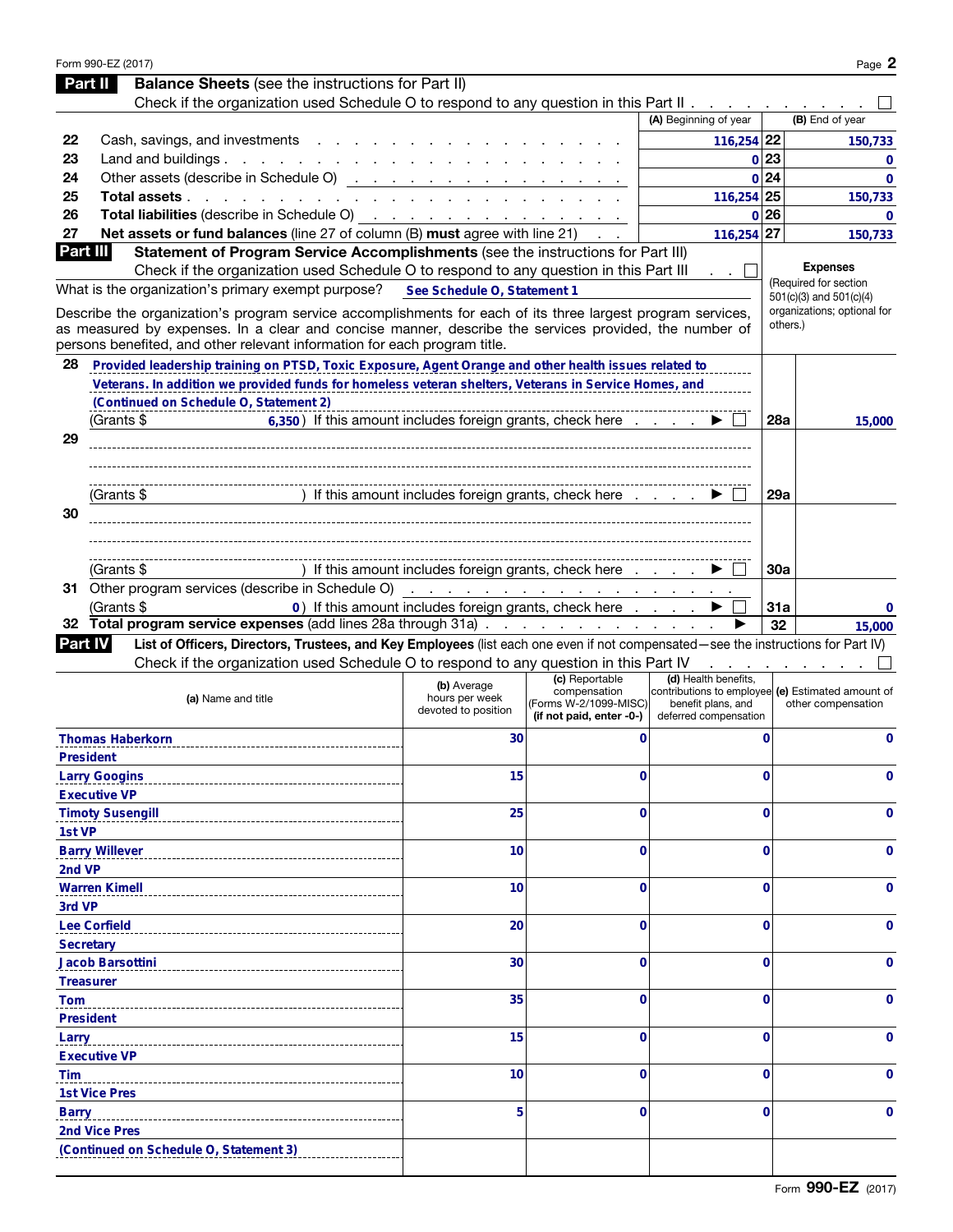|                          | Form 990-EZ (2017)                                                                                                                                                                                                                                                                                                                                                                                                                                                                                                                                          |                        |            | Page 3        |
|--------------------------|-------------------------------------------------------------------------------------------------------------------------------------------------------------------------------------------------------------------------------------------------------------------------------------------------------------------------------------------------------------------------------------------------------------------------------------------------------------------------------------------------------------------------------------------------------------|------------------------|------------|---------------|
| Part V                   | Other Information (Note the Schedule A and personal benefit contract statement requirements in the<br>instructions for Part V.) Check if the organization used Schedule O to respond to any question in this Part V                                                                                                                                                                                                                                                                                                                                         |                        |            |               |
| 33                       | Did the organization engage in any significant activity not previously reported to the IRS? If "Yes," provide a                                                                                                                                                                                                                                                                                                                                                                                                                                             | 33                     | Yes        | No<br>V       |
| 34                       | Were any significant changes made to the organizing or governing documents? If "Yes," attach a conformed<br>copy of the amended documents if they reflect a change to the organization's name. Otherwise, explain the<br>change on Schedule O (see instructions)<br><u>.</u><br><b>Service</b> State                                                                                                                                                                                                                                                        | 34                     |            | V             |
| 35a                      | Did the organization have unrelated business gross income of \$1,000 or more during the year from business<br>activities (such as those reported on lines 2, 6a, and 7a, among others)?                                                                                                                                                                                                                                                                                                                                                                     | 35a                    |            | V             |
| b<br>c                   | If "Yes" to line 35a, has the organization filed a Form 990-T for the year? If "No," provide an explanation in Schedule O<br>Was the organization a section 501(c)(4), 501(c)(5), or 501(c)(6) organization subject to section 6033(e) notice,<br>reporting, and proxy tax requirements during the year? If "Yes," complete Schedule C, Part III                                                                                                                                                                                                            | 35b<br>35 <sub>c</sub> |            | V             |
| 36                       | Did the organization undergo a liquidation, dissolution, termination, or significant disposition of net assets<br>during the year? If "Yes," complete applicable parts of Schedule N<br>and a strategic and                                                                                                                                                                                                                                                                                                                                                 | 36                     |            | V             |
| 37a<br>b                 | Enter amount of political expenditures, direct or indirect, as described in the instructions $\blacktriangleright$   37a  <br>$\mathbf{0}$<br>Did the organization file Form 1120-POL for this year?                                                                                                                                                                                                                                                                                                                                                        | 37 <sub>b</sub>        |            | V             |
| 38a                      | Did the organization borrow from, or make any loans to, any officer, director, trustee, or key employee or were<br>any such loans made in a prior year and still outstanding at the end of the tax year covered by this return?                                                                                                                                                                                                                                                                                                                             | 38a                    |            | V             |
| b<br>39<br>а<br>b<br>40a | If "Yes," complete Schedule L, Part II and enter the total amount involved<br>38 <sub>b</sub><br>Section 501(c)(7) organizations. Enter:<br>Initiation fees and capital contributions included on line 9<br>39a<br>Gross receipts, included on line 9, for public use of club facilities<br>39 <sub>b</sub><br>the contract of the contract of<br>Section 501(c)(3) organizations. Enter amount of tax imposed on the organization during the year under:<br>section 4911 ▶<br>; section 4912 $\blacktriangleright$<br>; section 4955 $\blacktriangleright$ |                        |            |               |
| b                        | Section 501(c)(3), 501(c)(4), and 501(c)(29) organizations. Did the organization engage in any section 4958<br>excess benefit transaction during the year, or did it engage in an excess benefit transaction in a prior year<br>that has not been reported on any of its prior Forms 990 or 990-EZ? If "Yes," complete Schedule L, Part I                                                                                                                                                                                                                   | 40 <sub>b</sub>        |            |               |
| c<br>d                   | Section 501(c)(3), 501(c)(4), and 501(c)(29) organizations. Enter amount of tax imposed<br>on organization managers or disqualified persons during the year under sections 4912,<br>4955, and 4958.<br>the contract of the contract of the<br>Section 501(c)(3), 501(c)(4), and 501(c)(29) organizations. Enter amount of tax on line                                                                                                                                                                                                                       |                        |            |               |
| е                        | All organizations. At any time during the tax year, was the organization a party to a prohibited tax shelter                                                                                                                                                                                                                                                                                                                                                                                                                                                |                        |            |               |
| 41                       | List the states with which a copy of this return is filed >                                                                                                                                                                                                                                                                                                                                                                                                                                                                                                 | 40e                    |            |               |
| 42a                      | Telephone no. ▶                                                                                                                                                                                                                                                                                                                                                                                                                                                                                                                                             | 724-601-7293           |            |               |
|                          | $ZIP + 4$<br>Located at ▶ 624 4th St, Beaver Falls, PA 15010-3206<br>Located at $\blacktriangleright$ 024 4th St, Beaver Faus, PA 15010-3206<br>b At any time during the calendar year, did the organization have an interest in or a signature or other authority over                                                                                                                                                                                                                                                                                     |                        | 15010-3206 |               |
|                          | a financial account in a foreign country (such as a bank account, securities account, or other financial account)?<br>If "Yes," enter the name of the foreign country: ▶                                                                                                                                                                                                                                                                                                                                                                                    | 42b                    |            | Yes   No<br>V |
|                          | See the instructions for exceptions and filing requirements for FinCEN Form 114, Report of Foreign Bank and<br>Financial Accounts (FBAR).                                                                                                                                                                                                                                                                                                                                                                                                                   |                        |            |               |
| c                        | At any time during the calendar year, did the organization maintain an office outside the United States?<br>If "Yes," enter the name of the foreign country: ▶                                                                                                                                                                                                                                                                                                                                                                                              | 42c                    |            | V             |
| 43                       | Section 4947(a)(1) nonexempt charitable trusts filing Form 990-EZ in lieu of Form 1041-Check here<br>and enter the amount of tax-exempt interest received or accrued during the tax year $\ldots$<br>43                                                                                                                                                                                                                                                                                                                                                     |                        |            |               |
| 44а                      | Did the organization maintain any donor advised funds during the year? If "Yes," Form 990 must be                                                                                                                                                                                                                                                                                                                                                                                                                                                           |                        | Yes        | No            |
|                          | completed instead of Form 990-EZ<br>and a series of the contract of the contract of the contract of the contract of the contract of the contract of                                                                                                                                                                                                                                                                                                                                                                                                         | 44a                    |            | V             |
| b                        | Did the organization operate one or more hospital facilities during the year? If "Yes," Form 990 must be<br>completed instead of Form 990-EZ<br>and a construction of the construction of the construction of the construction of the construction of the construction of the construction of the construction of the construction of the construction of the construction of                                                                                                                                                                               | 44b                    |            | V             |
| C<br>d                   | Did the organization receive any payments for indoor tanning services during the year?<br>If "Yes" to line 44c, has the organization filed a Form 720 to report these payments? If "No," provide an<br>explanation in Schedule O                                                                                                                                                                                                                                                                                                                            | 44c<br>44d             |            | V             |
| 45а                      | Did the organization have a controlled entity within the meaning of section 512(b)(13)?                                                                                                                                                                                                                                                                                                                                                                                                                                                                     | 45a                    |            | V             |
| b                        | Did the organization receive any payment from or engage in any transaction with a controlled entity within the<br>meaning of section 512(b)(13)? If "Yes," Form 990 and Schedule R may need to be completed instead of<br>Form 990-EZ (see instructions) $\ldots$ $\ldots$ $\ldots$ $\ldots$ $\ldots$ $\ldots$ $\ldots$ $\ldots$ $\ldots$ $\ldots$ $\ldots$                                                                                                                                                                                                 | 45b                    |            |               |

Form 990-EZ (2017)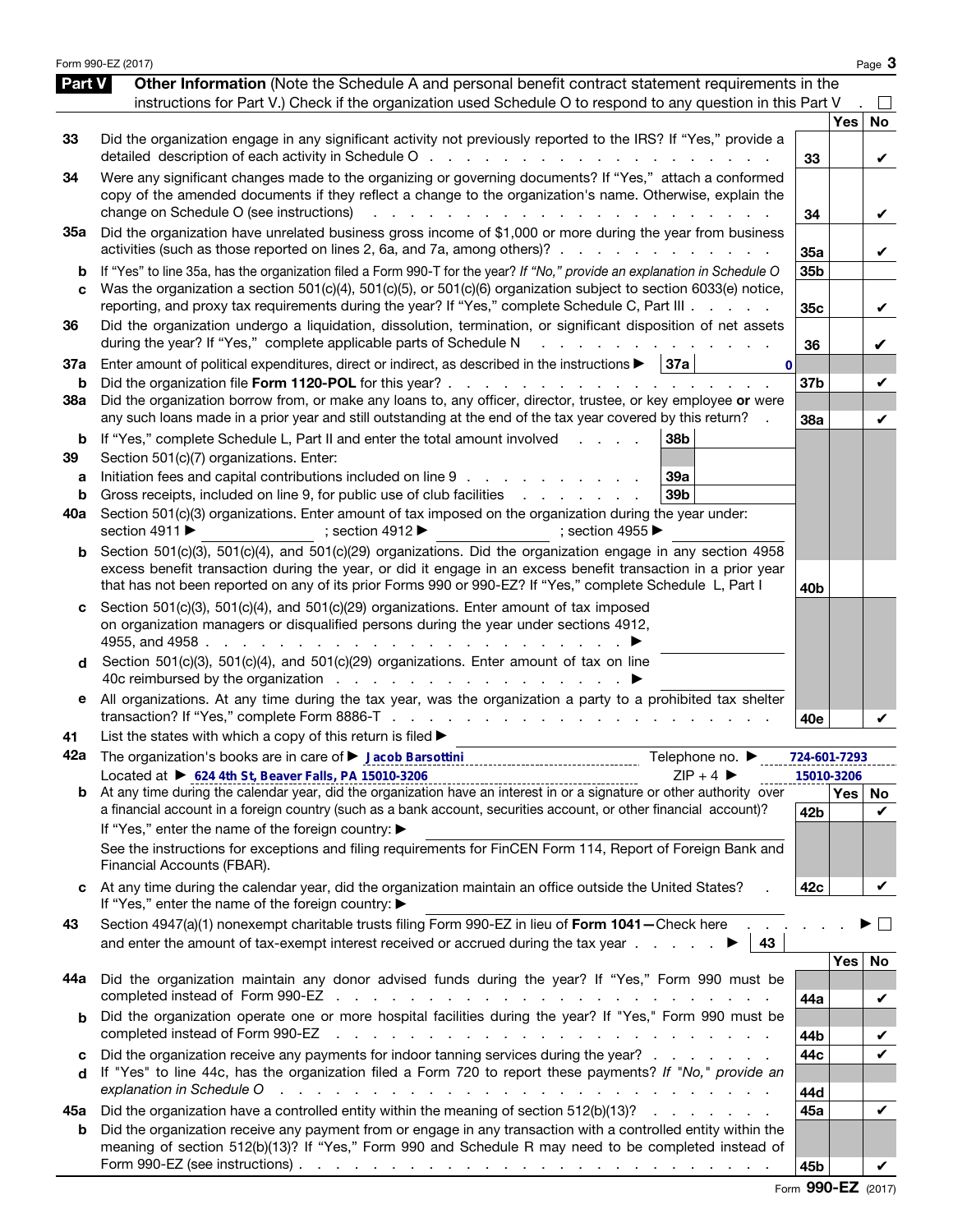| Form 990-EZ (2017) | Page<br>$\mathbf{u}$ |
|--------------------|----------------------|
|--------------------|----------------------|

|     |                                                                                                                     |    | Yes   No |  |
|-----|---------------------------------------------------------------------------------------------------------------------|----|----------|--|
| -46 | Did the organization engage, directly or indirectly, in political campaign activities on behalf of or in opposition |    |          |  |
|     |                                                                                                                     | 46 |          |  |

| Part VII |  |  | Section 501(c)(3) organizations only |  |
|----------|--|--|--------------------------------------|--|
|----------|--|--|--------------------------------------|--|

| All section 501(c)(3) organizations must answer questions 47-49b and 52, and complete the tables for lines |  |
|------------------------------------------------------------------------------------------------------------|--|
| 50 and 51.                                                                                                 |  |

|    | Check if the organization used Schedule O to respond to any question in this Part VI                                                                                                                                         |     |       |    |
|----|------------------------------------------------------------------------------------------------------------------------------------------------------------------------------------------------------------------------------|-----|-------|----|
|    |                                                                                                                                                                                                                              |     | Yes l | No |
| 47 | Did the organization engage in lobbying activities or have a section 501(h) election in effect during the tax                                                                                                                |     |       |    |
|    |                                                                                                                                                                                                                              | 47  |       |    |
| 48 | Is the organization a school as described in section $170(b)(1)(A)(ii)$ ? If "Yes," complete Schedule E                                                                                                                      | 48  |       |    |
|    | <b>49a</b> Did the organization make any transfers to an exempt non-charitable related organization?                                                                                                                         | 49a |       |    |
|    |                                                                                                                                                                                                                              | 49b |       |    |
|    | . The set of the contract of the contract of the contract of the contract of the contract of the contract of the contract of the contract of the contract of the contract of the contract of the contract of the contract of |     |       |    |

| 50 Complete this table for the organization's five highest compensated employees (other than officers, directors, trustees, and key |
|-------------------------------------------------------------------------------------------------------------------------------------|
| employees) who each received more than \$100,000 of compensation from the organization. If there is none, enter "None."             |

|             | to candidates for public office? If "Yes," complete Schedule C, Part I. A. A. A. A. A. A. A. A. A. A.                                                                                                                                                                         |                               |                                              |                      |                                                          | 46                                            |     | ✓         |  |
|-------------|-------------------------------------------------------------------------------------------------------------------------------------------------------------------------------------------------------------------------------------------------------------------------------|-------------------------------|----------------------------------------------|----------------------|----------------------------------------------------------|-----------------------------------------------|-----|-----------|--|
| Part VI     | Section 501(c)(3) organizations only                                                                                                                                                                                                                                          |                               |                                              |                      |                                                          |                                               |     |           |  |
|             | All section 501(c)(3) organizations must answer questions 47–49b and 52, and complete the tables for lines                                                                                                                                                                    |                               |                                              |                      |                                                          |                                               |     |           |  |
|             | 50 and 51.                                                                                                                                                                                                                                                                    |                               |                                              |                      |                                                          |                                               |     |           |  |
|             | Check if the organization used Schedule O to respond to any question in this Part VI                                                                                                                                                                                          |                               |                                              |                      |                                                          |                                               |     |           |  |
|             |                                                                                                                                                                                                                                                                               |                               |                                              |                      |                                                          |                                               | Yes | <b>No</b> |  |
| 47          | Did the organization engage in lobbying activities or have a section 501(h) election in effect during the tax                                                                                                                                                                 |                               |                                              |                      |                                                          |                                               |     |           |  |
|             | year? If "Yes," complete Schedule C, Part II<br>a construction of the construction of the construction of the construction of the construction of the construction of the construction of the construction of the construction of the construction of the construction of the |                               |                                              |                      |                                                          |                                               |     |           |  |
| 48          | Is the organization a school as described in section 170(b)(1)(A)(ii)? If "Yes," complete Schedule E                                                                                                                                                                          |                               |                                              |                      |                                                          | 48                                            |     |           |  |
| 49a         | Did the organization make any transfers to an exempt non-charitable related organization?                                                                                                                                                                                     |                               |                                              |                      |                                                          | 49a                                           |     |           |  |
| b           | If "Yes," was the related organization a section 527 organization?                                                                                                                                                                                                            |                               | and the contract of the contract of the con- |                      |                                                          | 49 <sub>b</sub>                               |     |           |  |
| 50          | Complete this table for the organization's five highest compensated employees (other than officers, directors, trustees, and key                                                                                                                                              |                               |                                              |                      |                                                          |                                               |     |           |  |
|             | employees) who each received more than \$100,000 of compensation from the organization. If there is none, enter "None."                                                                                                                                                       |                               |                                              |                      |                                                          |                                               |     |           |  |
|             | (a) Name and title of each employee                                                                                                                                                                                                                                           | (b) Average<br>hours per week | (c) Reportable<br>compensation               | (d) Health benefits, | contributions to employee<br>benefit plans, and deferred | (e) Estimated amount of<br>other compensation |     |           |  |
|             |                                                                                                                                                                                                                                                                               | devoted to position           | (Forms W-2/1099-MISC)                        | compensation         |                                                          |                                               |     |           |  |
| <b>None</b> |                                                                                                                                                                                                                                                                               |                               |                                              |                      |                                                          |                                               |     |           |  |
|             |                                                                                                                                                                                                                                                                               |                               |                                              |                      |                                                          |                                               |     |           |  |
|             |                                                                                                                                                                                                                                                                               |                               |                                              |                      |                                                          |                                               |     |           |  |
|             |                                                                                                                                                                                                                                                                               |                               |                                              |                      |                                                          |                                               |     |           |  |
|             |                                                                                                                                                                                                                                                                               |                               |                                              |                      |                                                          |                                               |     |           |  |
|             |                                                                                                                                                                                                                                                                               |                               |                                              |                      |                                                          |                                               |     |           |  |
|             |                                                                                                                                                                                                                                                                               |                               |                                              |                      |                                                          |                                               |     |           |  |
|             |                                                                                                                                                                                                                                                                               |                               |                                              |                      |                                                          |                                               |     |           |  |
|             |                                                                                                                                                                                                                                                                               |                               |                                              |                      |                                                          |                                               |     |           |  |
|             |                                                                                                                                                                                                                                                                               |                               |                                              |                      |                                                          |                                               |     |           |  |
|             | f Total number of other employees paid over \$100,000                                                                                                                                                                                                                         | and a state of                |                                              |                      |                                                          |                                               |     |           |  |
| 51          | Complete this table for the organization's five highest compensated independent contractors who each received more than<br>\$100,000 of compensation from the organization. If there is none, enter "None."                                                                   |                               |                                              |                      |                                                          |                                               |     |           |  |
|             | (a) Name and business address of each independent contractor                                                                                                                                                                                                                  |                               | (b) Type of service                          |                      |                                                          | (c) Compensation                              |     |           |  |
| <b>None</b> |                                                                                                                                                                                                                                                                               |                               |                                              |                      |                                                          |                                               |     |           |  |

| (a) Name and business address of each independent contractor                                                                                                                                                               | (b) Type of service | (c) Compensation |
|----------------------------------------------------------------------------------------------------------------------------------------------------------------------------------------------------------------------------|---------------------|------------------|
| <b>None</b>                                                                                                                                                                                                                |                     |                  |
|                                                                                                                                                                                                                            |                     |                  |
|                                                                                                                                                                                                                            |                     |                  |
|                                                                                                                                                                                                                            |                     |                  |
|                                                                                                                                                                                                                            |                     |                  |
| <b>d</b> Total number of other independent contractors each receiving over \$100,000 $\blacksquare$<br>الموارد والمستحدث المنافس والمستحدث والمستحدث والمستحدث والمستحدث والمستحدث والمستحدث والمستحدث والمستحدث والمستحدث |                     |                  |

52 Did the organization complete Schedule A? Note: All section 501(c)(3) organizations must attach a

completed Schedule A . . . . . . . . . . . . . . . . . . . . . . . . . . . .▶ Yes No

Under penalties of perjury, I declare that I have examined this return, including accompanying schedules and statements, and to the best of my knowledge and belief, it is true, correct, and complete. Declaration of preparer (other than officer) is based on all information of which preparer has any knowledge.

| Sign<br>Here                                                                                 | Signature of officer<br>Jacob Barsottini, Treasurer |                      |              | Date |                                 |             |  |
|----------------------------------------------------------------------------------------------|-----------------------------------------------------|----------------------|--------------|------|---------------------------------|-------------|--|
|                                                                                              | Type or print name and title                        |                      |              |      |                                 |             |  |
| Paid<br><b>Preparer</b>                                                                      | Print/Type preparer's name                          | Preparer's signature | Date         |      | $Check$ $\Box$<br>self-employed | <b>PTIN</b> |  |
| <b>Use Only</b>                                                                              | Firm's name                                         |                      | Firm's EIN ▶ |      |                                 |             |  |
|                                                                                              | Firm's address ▶                                    |                      | Phone no.    |      |                                 |             |  |
| May the IRS discuss this return with the preparer shown above? See instructions<br>Yes<br>No |                                                     |                      |              |      |                                 |             |  |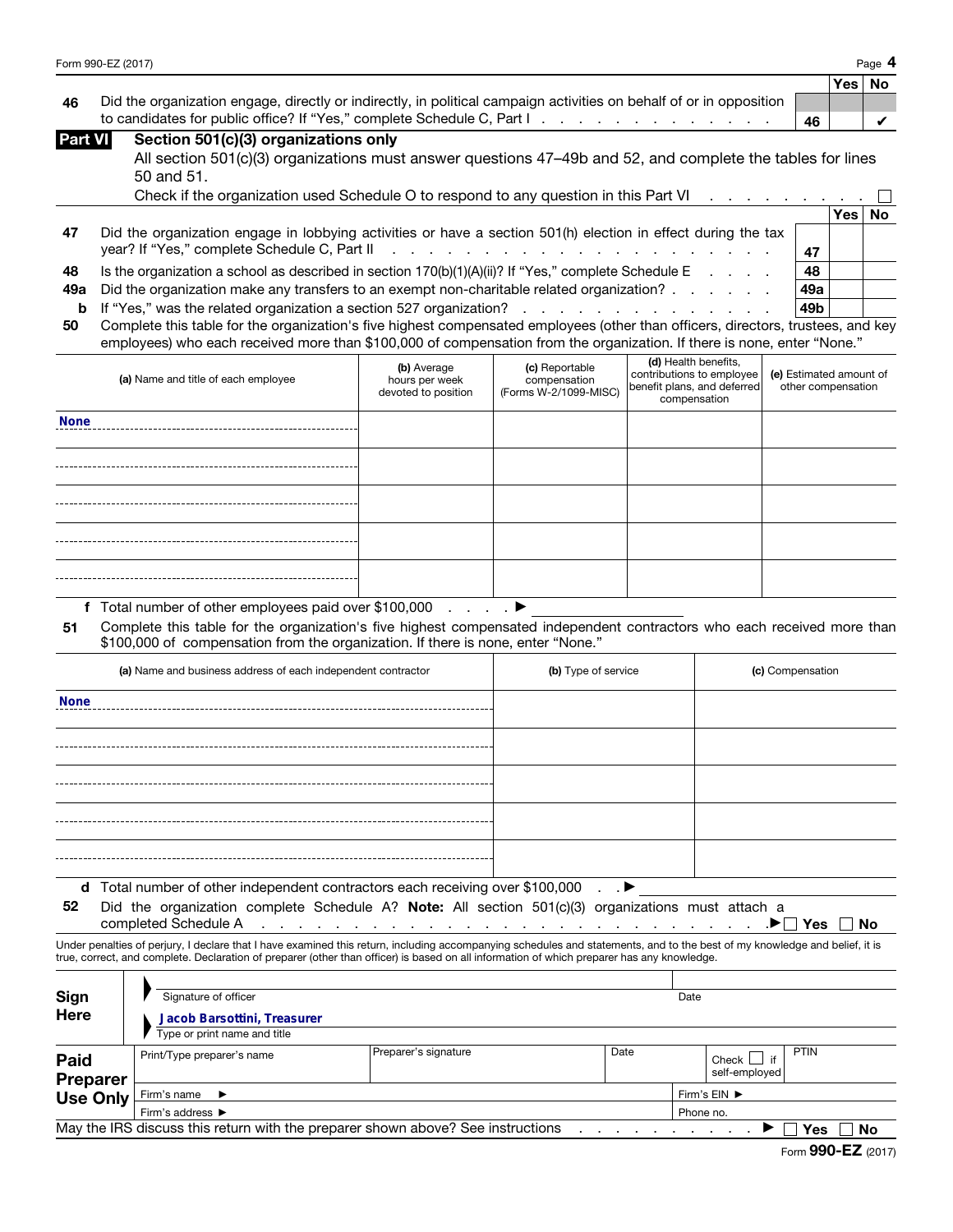| <b>SCHEDULE O</b>                                      | Supplemental Information to Form 990 or 990-EZ                                                                                         |                                            | OMB No. 1545-0047 |  |
|--------------------------------------------------------|----------------------------------------------------------------------------------------------------------------------------------------|--------------------------------------------|-------------------|--|
| (Form 990 or 990-EZ)                                   | Complete to provide information for responses to specific questions on<br>Form 990 or 990-EZ or to provide any additional information. |                                            |                   |  |
| Department of the Treasury<br>Internal Revenue Service |                                                                                                                                        | <b>Open to Public</b><br><b>Inspection</b> |                   |  |
| Name of the organization                               |                                                                                                                                        | <b>Employer identification number</b>      |                   |  |
| <b>VIETNAM VETERANS OF AMERICA INC</b>                 |                                                                                                                                        |                                            | 23-2683150        |  |
|                                                        | Form 990-EZ, Part I, Line 10 - Hurricanes Maria, Irma and Harvey, \$3,000, CA Wild Fires \$500, Project Friendship New Orleans Vets    |                                            |                   |  |
|                                                        | Homeless Shelter \$500, Butler County Veterans Homeless Shelter \$500.                                                                 |                                            |                   |  |
|                                                        | Form 990-EZ, Part I, Line 16 - Travel PTSD Seminars, State Conferences, Ntl Convention, PA War Council, PA Department of Military and  |                                            |                   |  |
|                                                        | Veterans Affairs, VVA National Board Meetings, Council of State Council Presidents Meetings National, Committee Meetings National,     |                                            |                   |  |
|                                                        | Awards Programs, Veteran and Community Service Events throughout the State                                                             |                                            |                   |  |
|                                                        |                                                                                                                                        |                                            |                   |  |
|                                                        |                                                                                                                                        |                                            |                   |  |
|                                                        |                                                                                                                                        |                                            |                   |  |
|                                                        |                                                                                                                                        |                                            |                   |  |
|                                                        |                                                                                                                                        |                                            |                   |  |
|                                                        |                                                                                                                                        |                                            |                   |  |
|                                                        |                                                                                                                                        |                                            |                   |  |
|                                                        |                                                                                                                                        |                                            |                   |  |
|                                                        |                                                                                                                                        |                                            |                   |  |
|                                                        |                                                                                                                                        |                                            |                   |  |
|                                                        |                                                                                                                                        |                                            |                   |  |
|                                                        |                                                                                                                                        |                                            |                   |  |
|                                                        |                                                                                                                                        |                                            |                   |  |
|                                                        |                                                                                                                                        |                                            |                   |  |
|                                                        |                                                                                                                                        |                                            |                   |  |
|                                                        |                                                                                                                                        |                                            |                   |  |
|                                                        |                                                                                                                                        |                                            |                   |  |
|                                                        |                                                                                                                                        |                                            |                   |  |
|                                                        |                                                                                                                                        |                                            |                   |  |
|                                                        |                                                                                                                                        |                                            |                   |  |
|                                                        |                                                                                                                                        |                                            |                   |  |
|                                                        |                                                                                                                                        |                                            |                   |  |
|                                                        |                                                                                                                                        |                                            |                   |  |
|                                                        |                                                                                                                                        |                                            |                   |  |
|                                                        |                                                                                                                                        |                                            |                   |  |
|                                                        |                                                                                                                                        |                                            |                   |  |
|                                                        |                                                                                                                                        |                                            |                   |  |
|                                                        |                                                                                                                                        |                                            |                   |  |
|                                                        |                                                                                                                                        |                                            |                   |  |
|                                                        |                                                                                                                                        |                                            |                   |  |
|                                                        |                                                                                                                                        |                                            |                   |  |
|                                                        |                                                                                                                                        |                                            |                   |  |
|                                                        |                                                                                                                                        |                                            |                   |  |
|                                                        |                                                                                                                                        |                                            |                   |  |
|                                                        |                                                                                                                                        |                                            |                   |  |

## For Paperwork Reduction Act Notice, see the Instructions for Form 990 or 990-EZ. Cat. No. 51056K Schedule O (Form 990 or 990-EZ) (2017)

. . . .

-------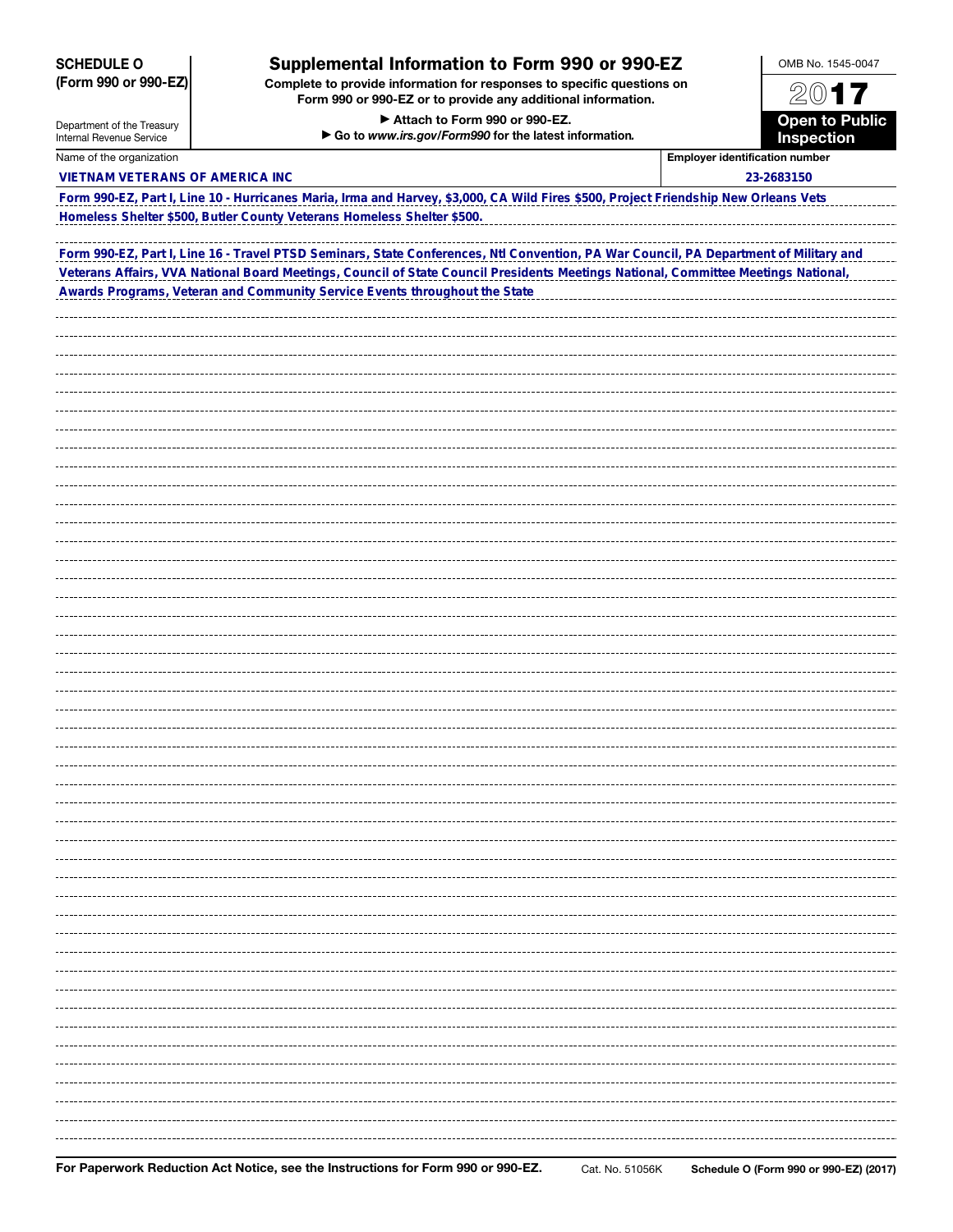# **Schedule O, Statement 1 VIETNAM VETERANS OF AMERICA INC**

Form: **Form 990-EZ (2017)** EIN: **23-2683150**

**Primary Exempt Purpose** \_

### Page: **2 Part III**

\_

### **Primary Exempt Purpose**

To Help Veterans of all generations, provide education, scientific research, Health Information and Legislative information updates from our National Organizations to out State Chapters. We also make grants, provide Veterans Service Officers, and assistance to needy and homeless Veterans as well as incarcerated Veterans.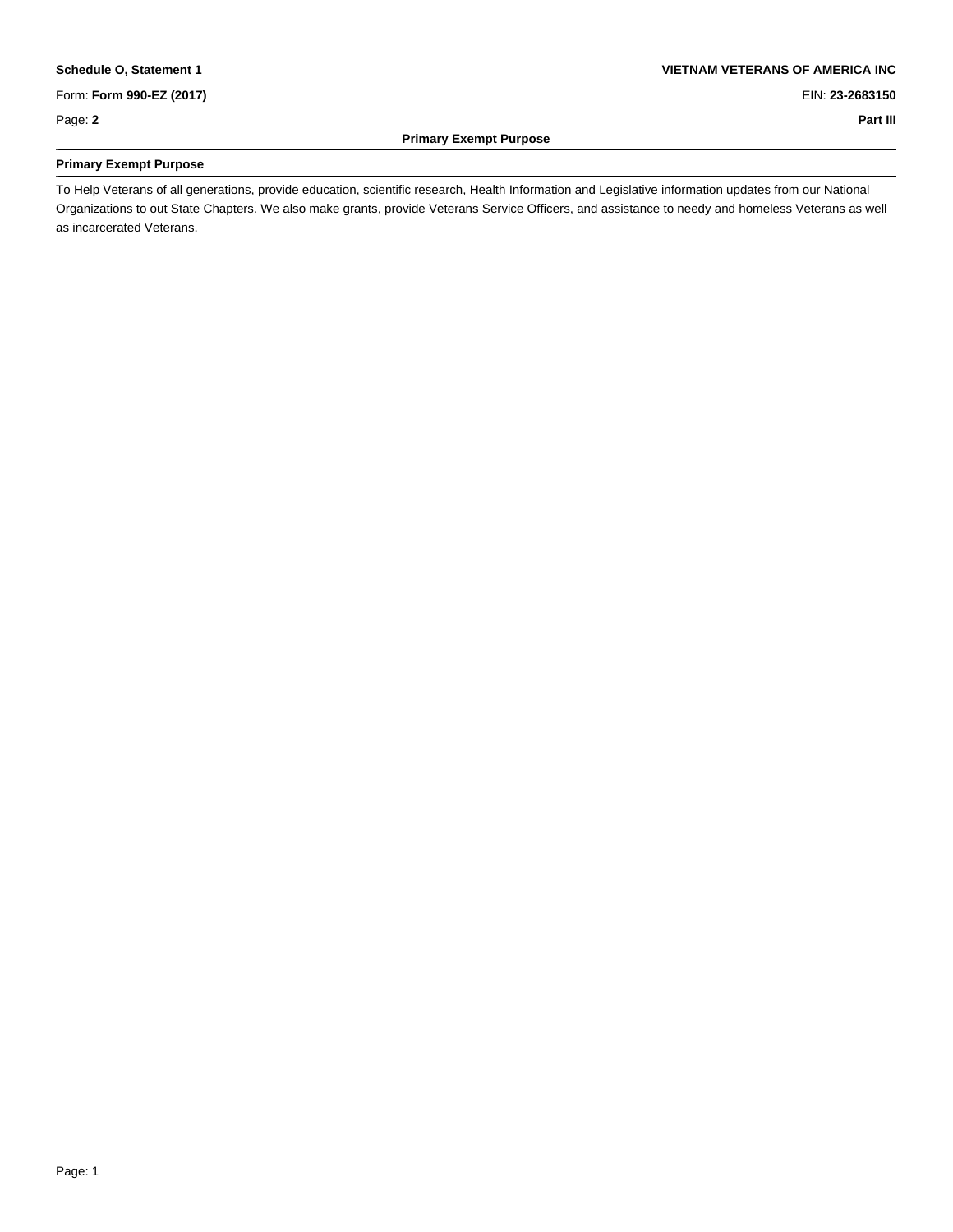Form: **Form 990-EZ (2017)** EIN: **23-2683150**

\_

\_

## **Schedule O, Statement 2 VIETNAM VETERANS OF AMERICA INC**

Page: 2 **Page: 2 Part III, Line 28** 

### **First Program Service Accomplishments Description**

### **Description**

relief assistance to Veterans suffering or in need after Hurricane Harvey, Irma, Maria and the CA Wild Fires. We also contributed to and comerated the Vietnam Soldiers Cross placed at the Chapter 862 Memorial in Beaver County